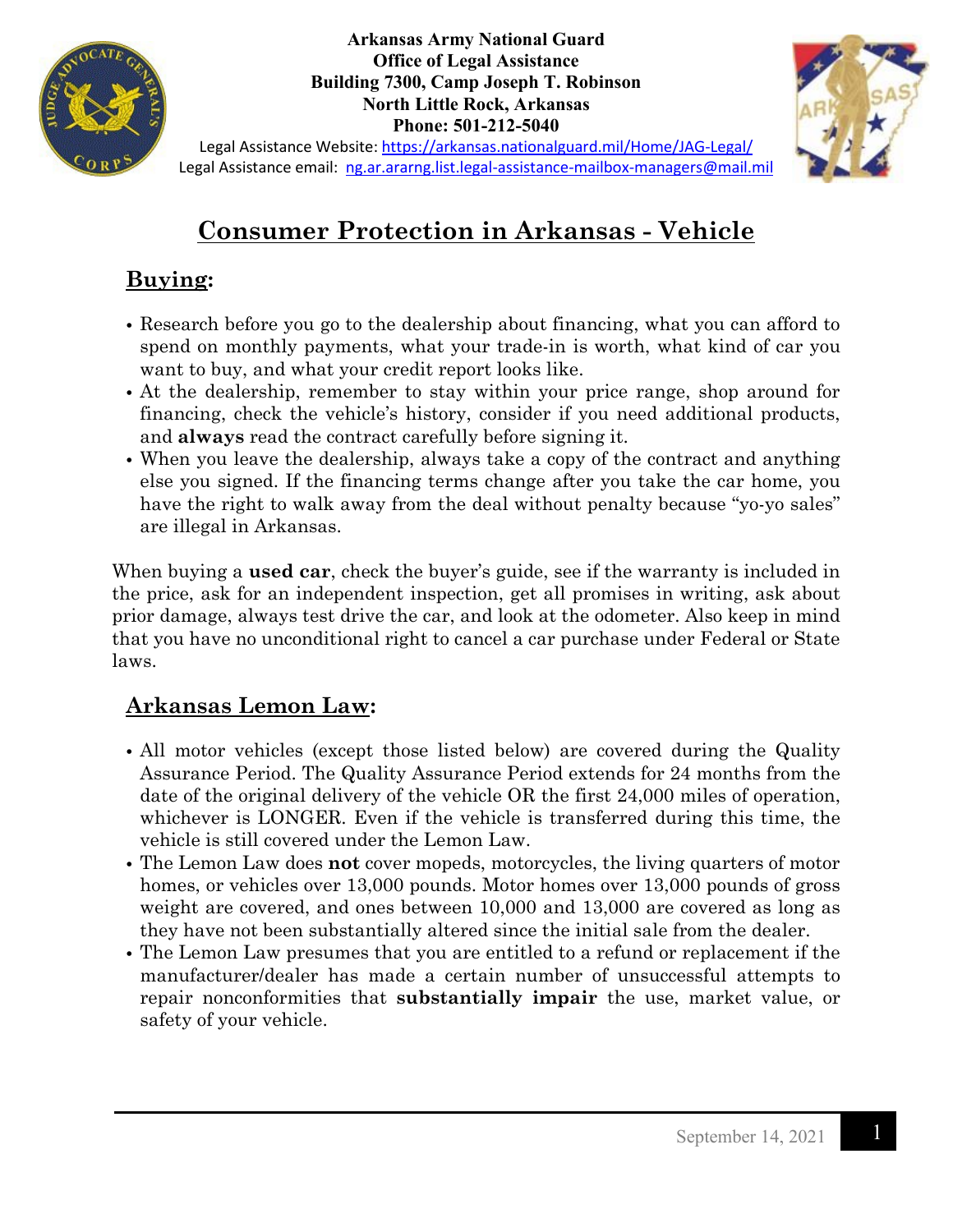• For more information, see the Consumer Guide to Arkansas Lemon Law on the Arkansas Attorney General's website, or call (501)-682-2007 or (800) 482-8982 to receive one by mail.

### **Yo-yo Sales:**

Yo-yo sales happen when you drive the new car off the lot on the same day you selected it, when the financing terms aren't final. If the financing rate or other major terms you agreed to do not get approved, the dealer may offer different financing terms in order to complete the sale. Arkansas consumers have the right to cancel a vehicle purchase if the seller changes the terms of the sale. You cannot be charged or penalized, not even charged for the miles you put on the car. If you decide to cancel, you must return the car to the dealer and the dealer must give your tradein back and any down payment you have made. In order to avoid a potential yo-yo sale, don't take a vehicle off the lot until the financing is final and all paperwork is signed by both parties.

#### **Service Contracts, Extended Warranties, and Gap Insurance:**

When buying a vehicle, a dealer may encourage you to buy a service contract, extended warranty, or gap insurance. These products are designed to cover issues that may arise. Service contracts and extended warranties cover mechanical breakdowns after the expiration of the manufacturer's warranty. Gap Insurance is designed to cover the difference between what your insurance carrier will pay and what you actually owe on the car if you have an accident and the car is totaled. Be careful, as these services may be helpful, but many are very expensive for the coverage you are getting. Carefully review all terms and coverage, read the fine print, know who backs the contract, and shop around before committing. Also, never buy any of these from a telemarketer. You typically have the right to cancel the contract and get a refund within the first 30 days.

Used-car buyers should be confident about the condition of the vehicle they are about to purchase. Sellers are required to disclose up-front information about a car that has sustained serious damage. These cars are called "**salvage vehicles**" in Arkansas. To be a Salvage Vehicle, a car has either been submerged in water above dashboard level or sustained any damage in an amount equal to or exceeding 70 percent of its average retail value. This law does not apply to motor vehicles more than seven years old prior to the calendar year of the occurrence which resulted in the damage. If the car is a salvage vehicle, the title is branded as "SALVAGE." It can be junked or fixed, and if fixed the title is changed to "REBUILT." Arkansas law